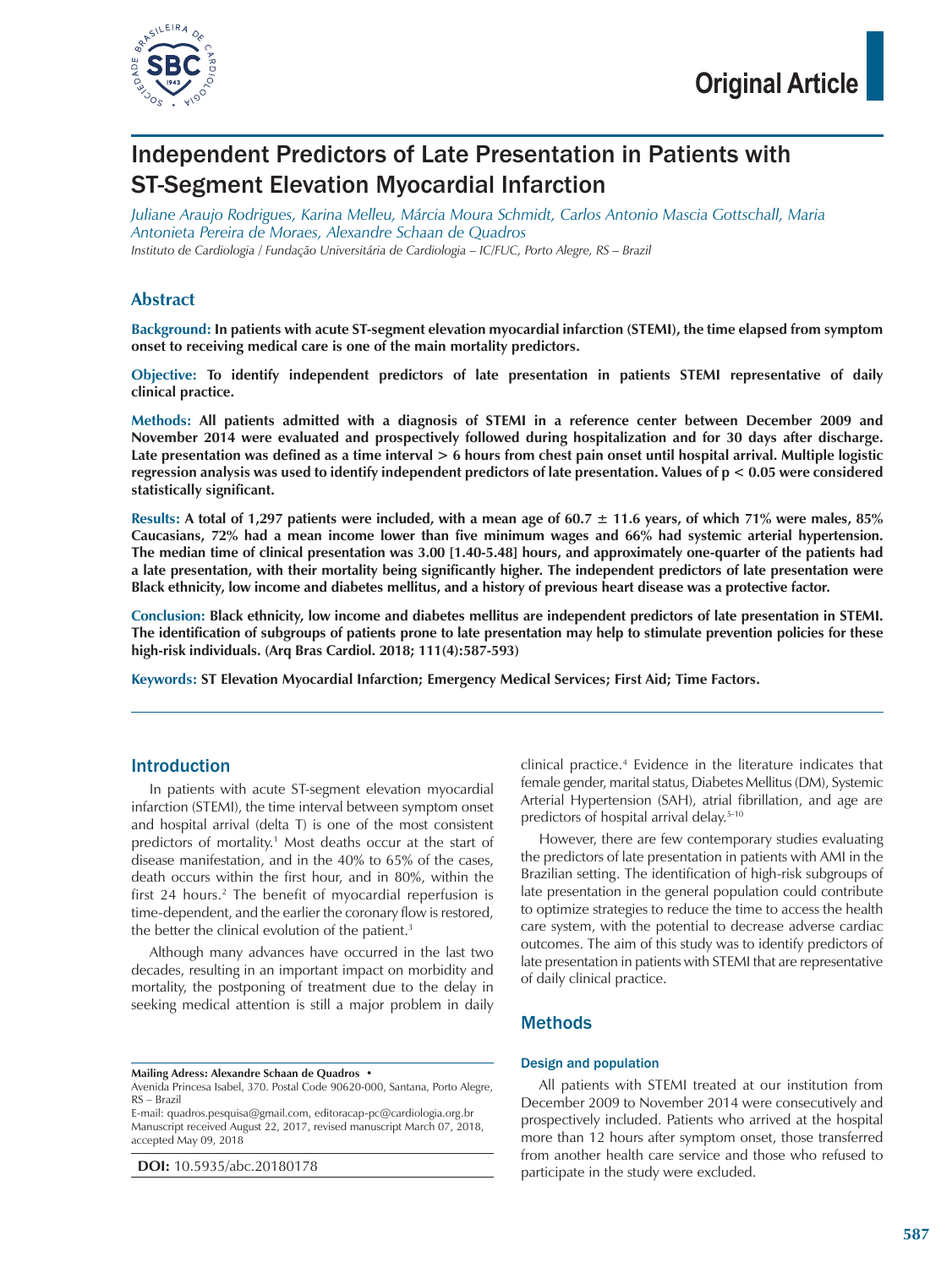The study was carried out in accordance with the Guidelines and Norms Regulating Research Involving Human Subjects and was approved by the Institution's Research Ethics Committee.

### Logistics

All patients were interviewed at the time of admission and followed during hospital stay, with clinical, angiographic and laboratory data being collected through a standard questionnaire. The occurrence of cardiovascular events was evaluated by the investigators in up to 30 days after the index event.

### Definitions

STEMI was defined as typical chest pain at rest associated with ST-segment elevation of at least 1 mm of two contiguous leads of the frontal plane or 2 mm in the horizontal plane, or typical pain at rest in patients with a new, or presumably new, left bundle-branch block.<sup>11</sup>

Late presentation was defined as a time interval until hospital arrival of more than 6 hours after the onset of the first STEMI related symptom. Previous heart disease was defined as prior STEMI or previous Percutaneous Coronary Intervention (PCI) or myocardial revascularization surgery (CABG).

Major cardiovascular events (MCVE) were defined as a combination of all-cause mortality, new STEMI or stroke.11 New STEMI was defined as recurrent chest pain, elevation of biological markers after the initial natural curve decline, with ST-segment elevation or new Q waves, according to the universal definition of myocardial infarction. Stroke was defined as a new focal neurological deficit with sudden onset, of presumably cerebrovascular cause, irreversible (or resulting in death) within 24 hours and not caused by another readily identifiable cause. The stroke was classified as ischemic or hemorrhagic.<sup>11</sup>

### Patient treatment

The patients were treated according to the institution's routines, and the researchers did not interfere with any of the applied treatments. All patients with STEMI were referred to coronary angiography and primary PCI (PCIp) as reperfusion therapy, when appropriate, as recommended by the guidelines.12 Our institution is a tertiary referral center in cardiology, and the Hemodynamics department operates 24 hours/day, 7 days a week, performing approximately 3,000 coronary angioplasties/year. The emergency department is open to patients who spontaneously seek the hospital, whereas patients who are transferred from other health institutions in the city, the metropolitan region and the countryside of the state are also accepted. In our study, the decisions regarding patient referral from the emergency service to the Hemodynamic laboratory and the percutaneous therapy were left to the attending physicians. Decisions related to the procedure, such as access route, administration of glycoprotein IIb/IIIa inhibitors, aspiration thrombectomy, direct stenting, post-dilatation, models and number of stents used, were made at the discretion of the operators.

The medications used in the initial care followed an institutional routine: aspirin (300 mg), clopidogrel (300 to 600 mg) and anticoagulant (heparin 70 to 100 U/kg) administered at the emergency department immediately after admission.

### Statistical analysis

Data were analyzed using the Statistical Package for Social Sciences (SPSS), version 22.0, and the level of significance of  $p < 0.05$  was considered for all the tests. The Kolmogorov-Smirnov test was used to evaluate data normality. Continuous variables were expressed as mean and standard deviation for those with normal distribution, or as median and 25-75 percentiles. Categorical variables were described as absolute (n) and relative (%) numbers.

The baseline characteristics of patients with late presentation were compared to those who arrived within the first 6 hours using the t-test for independent samples and chi-square test, as appropriate. Univariate and multivariate analyses were performed using the multiple logistic regression method, with late presentation as the dependent variable, and the variables with a p value  $\leq 0.20$  in the univariate analysis being included in the multivariate analysis.

The WINPEPI program, version 11.43, was used to calculate the sample size, which was calculated as 1,076 patients considering a statistical power of 90%, significance level of 5%, proportion of late presentation of 40% and odds ratio of 1.5 for the female gender as a risk factor.<sup>13</sup> An addition of 10% was made to control possible losses and refusals, and the final sample size consisted of 1,200 patients.

## **Results**

Between December 2009 and November 2014, 1,297 individuals met the eligibility criteria and were included in the study. For 302 patients (23%), the time of arrival at the hospital since the chest pain onset was  $> 6$  hours, being considered as late presentation according to the criteria defined in the study protocol.

Table 1 shows the baseline characteristics of the population, according to the presence or not of late presentation. The median time of presentation was 3.0 [1.4-5.5] hours, being significantly higher in those considered as late presentation (8.5 [7.0-11.9] hours vs. 2.2 [1.0-3.7] hours). There was no statistically significant difference in relation to the mean age in the two groups. On the other hand, patients with late presentation were more often women of Black ethnicity with low income and lower educational level, when compared to those who arrived within the time window of the first 6 hours from pain onset.

The two groups were overall similar regarding the presence of risk factors for coronary artery disease (CAD), but the percentage of patients with DM was significantly higher among those with late presentation. Regarding the comparisons between pre-hospitalization diagnoses, we observed that patients with late presentation less often had a prior diagnosis of CAD (STEMI or myocardial revascularization) and chronic renal failure, and the frequency of other comorbidities was not statistically different. Regarding the atherosclerotic disease burden, we did not observe statistically significant differences between the groups related to the time of clinical presentation.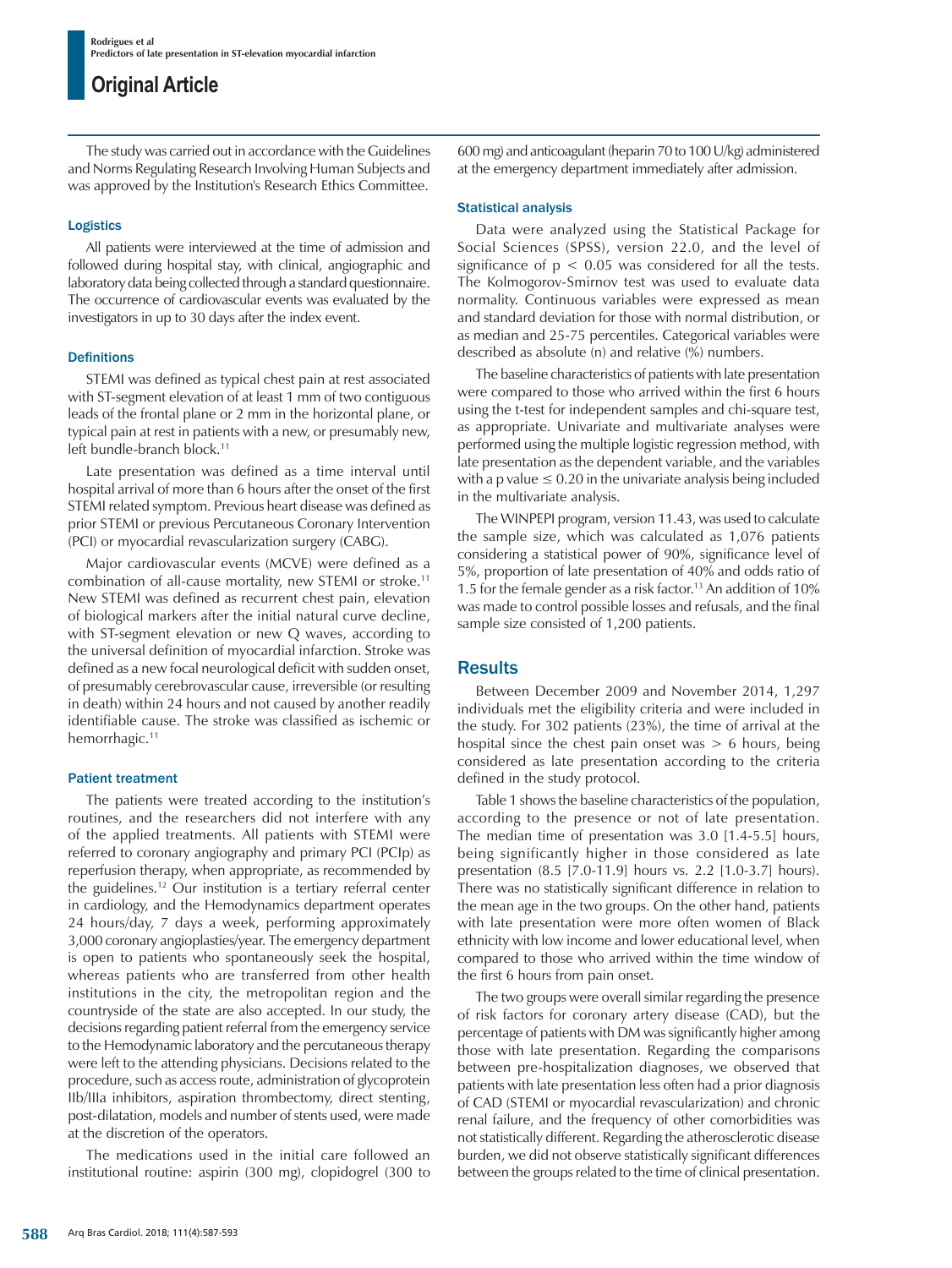| Characteristic              | Total $n = 1.297$ | $<$ 6 hours n = 995 | $\geq 6$ hours n = 302 | p Value |
|-----------------------------|-------------------|---------------------|------------------------|---------|
| Sociodemographic data       |                   |                     |                        |         |
| Female gender               | 29                | 26                  | 37                     | 0.001   |
| Age                         | $60.7 \pm 11.6$   | $60 \pm 11.7$       | $62 \pm 11.5$          | 0.82    |
| <b>Black ethnicity</b>      | 15                | 13                  | 19                     | 0.009   |
| Income < 5 minimum wages    | 72                | 69                  | 82                     | < 0.001 |
| Schooling $\leq 8$ (years)  | 52                | 50                  | 60                     | 0.008   |
| Delta T (hours)             | 3.00 [1.40-5.48]  | 2.16 [1.00-3.70]    | 8.50 [7.00-11.87]      |         |
| <b>Risk factors for CAD</b> |                   |                     |                        |         |
| Arterial hypertension       | 66                | 65                  | 68                     | 0.37    |
| Active smoking              | 54                | 54                  | 56                     | 0.95    |
| Dyslipidemia                | 37                | 37                  | 35                     | 0.66    |
| Family history              | 33                | 34                  | 33                     | 1.00    |
| Diabetes mellitus           | 25                | 23                  | 32                     | 0.001   |
| Previous medical history    |                   |                     |                        |         |
| Previous CAD*               | 29                | 31                  | 23                     | 0.004   |
| Depression                  | 19                | 18                  | 22                     | 0.19    |
| Stroke                      | 6.1               | 5.9                 | 6.6                    | 0.75    |
| Heart failure               | 5.5               | 3.2                 | 3.6                    | 0.86    |
| Chronic kidney disease      | 3.3               | 6.3                 | 2.7                    | 0.02    |
| Killip III/IV               | $\overline{7}$    | 6.9                 | 7.6                    | 0.75    |

### **Table 1 – Basal characteristics of patients**

*Statistical tests: t-test, Mann-Whitney and chi-square test. Results expressed in %, mean ± standard deviation, and median and 25-75 percentiles. \*Previous CAD, acute myocardial infarction or prior myocardial revascularization. CAD: coronary artery disease.*

#### **Table 2 – Uni- and multivariate analysis of characteristics associated with late presentation**

| <b>Variables</b>          | OR (95%CI)        | p value | Adjusted OR (95%CI) | p value |
|---------------------------|-------------------|---------|---------------------|---------|
| Female gender             | 1,42 (1,16-1,74)  | < 0.001 | $1,13(0,90-1,42)$   | 0,28    |
| Age                       | $1,00(0,99-1,01)$ | 0,99    | $1,00(0,99-1,01)$   | 0,99    |
| <b>Black ethnicity</b>    | 1,41 (1,10-1,79)  | 0,005   | 1,43 (1,11-1,84)    | 0,005   |
| Income < 5 minimum wages  | 1,81 (1,37-2,40)  | < 0.001 | $1,60(1,19-2,15)$   | 0,001   |
| Schooling $\leq 8$ years  | 1,33 (1,08-1,65)  | 0,007   | $1,05(0,84-1,31)$   | 0,66    |
| Depression                | 1,17 (0,92-1,48)  | 0,19    | $1,15(0,90-1,47)$   | 0,25    |
| Diabetes mellitus         | 1,42 (1,15-1,74)  | 0,001   | $1,37(1,10-1,71)$   | 0,005   |
| Previous CAD <sup>*</sup> | $0,70(0,55-0,89)$ | 0,004   | $0,72(0,55-0,94)$   | 0,02    |
| Heart failure             | $0,47(0,24-0,91)$ | 0,02    | $0,54(0,26-1,13)$   | 0,10    |

*\* Previous CAD, acute myocardial infarction or prior myocardial revascularization. OR: odds ratio; 95% CI: 95% confidence interval; CAD: coronary artery disease.*

Most patients with late presentation had lesions in one vessel (48%), 31% had lesions in two vessels and 19% in three vessels – similar rates to those without late presentation (49%, 31% and 18%, respectively;  $p = 0.72$ ).

Table 2 shows the odds ratios of the clinical characteristics and late presentation, before and after adjustment by multiple logistic regression analysis. The independent predictors of late presentation were Black ethnicity, income less than five minimum wages and DM, whereas prior CAD was a protective factor.

Figure 1 shows the median time of presentation in the patients' subgroups, according to different combinations of predictors of late presentation, showing a large difference in time regarding a certain combination of predictors. For instance, patients with all predictors of late presentation (Black ethnicity, low-income, DM patients, and no previous cardiovascular disease) had the highest median time of presentation, while those with none of the predictors (Caucasian ethnicity, high income, no DM and previous cardiovascular disease) had the lowest median time of presentation ( $p < 0.001$ ), as shown in figure 1.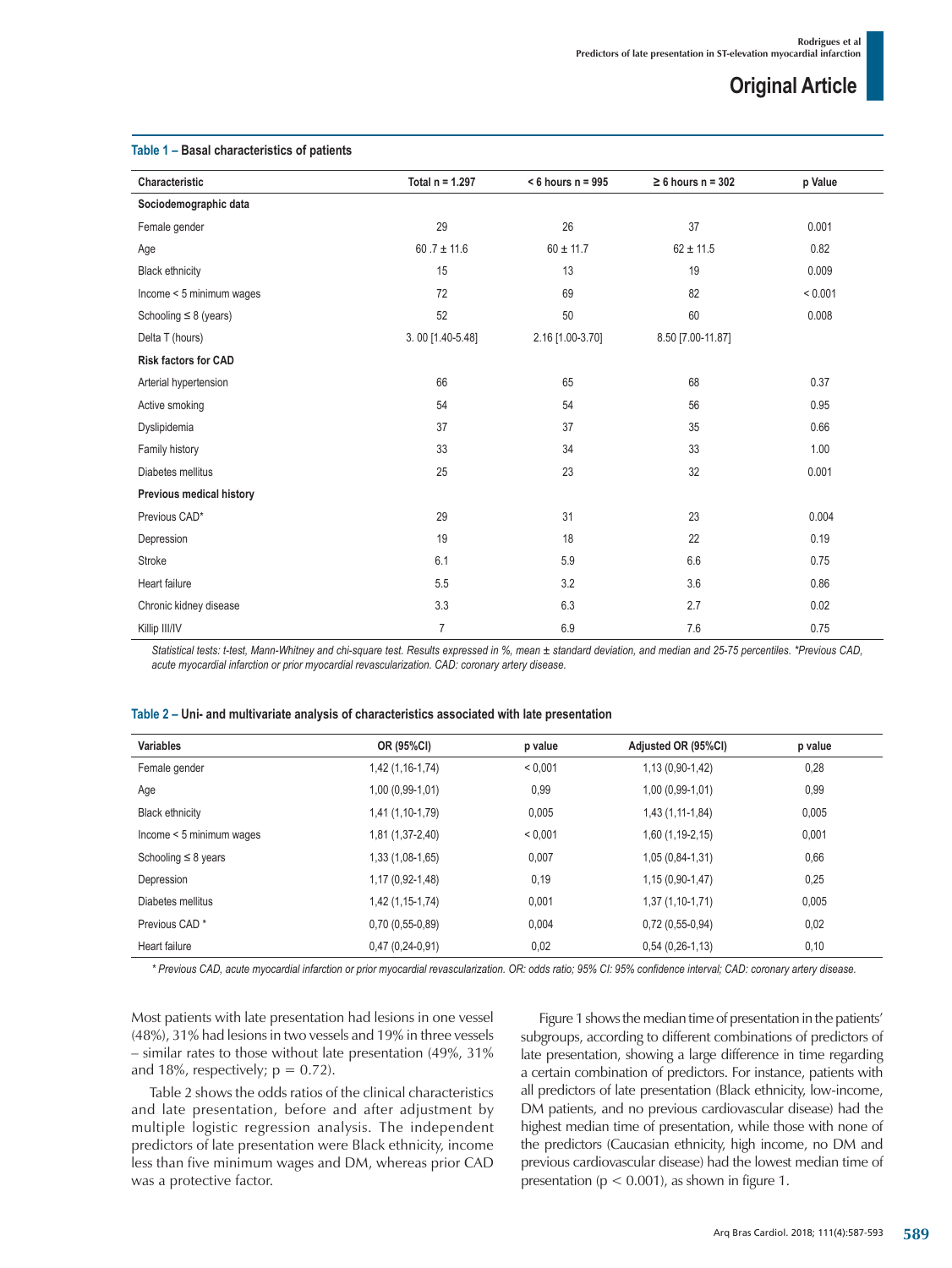

**Figure 1 –** *Median time of presentation, according to different combinations of late presentation predictors. C: caucasian; B: black; LI: low income (< 5 minimum*  wages); HI:high income (= 5 minimum wages); DM: diabetes mellitus; NDM: does not have diabetes mellitus; PHD: previous heart disease; NPC: does not have *previous heart disease.*



**Figure 2 –** *Clinical outcomes in 30 days. STEMI: acute ST-segment elevation myocardial infarction; MCVE: major cardiovascular events.*

Figure 2 shows the rates of cardiovascular events in 30 days in patients with late presentation or without. Patients with late presentation had significantly higher mortality rates ( $p < 0.05$ ), and comparisons between groups, considering the occurrence of other clinical outcomes, did not show statistically significant differences.

## **Discussion**

This study showed that the main predictors of hospital arrival delay in patients with STEMI, treated at a referral hospital in Cardiology in the Southern Region of Brazil, were Black ethnicity, low income and DM, whereas the presence of prior heart disease was associated with earlier arrival. Individuals with all predictors of late presentation had mean time of hospital arrival more than two-fold higher than those who had none of these characteristics. These findings are important, since the time from symptom onset to hospital arrival is one of the main determinants of mortality in STEMI,<sup>3</sup> as also demonstrated in our study.

Black ethnicity was one of the independent predictors of late presentation in patients with STEMI in the present study.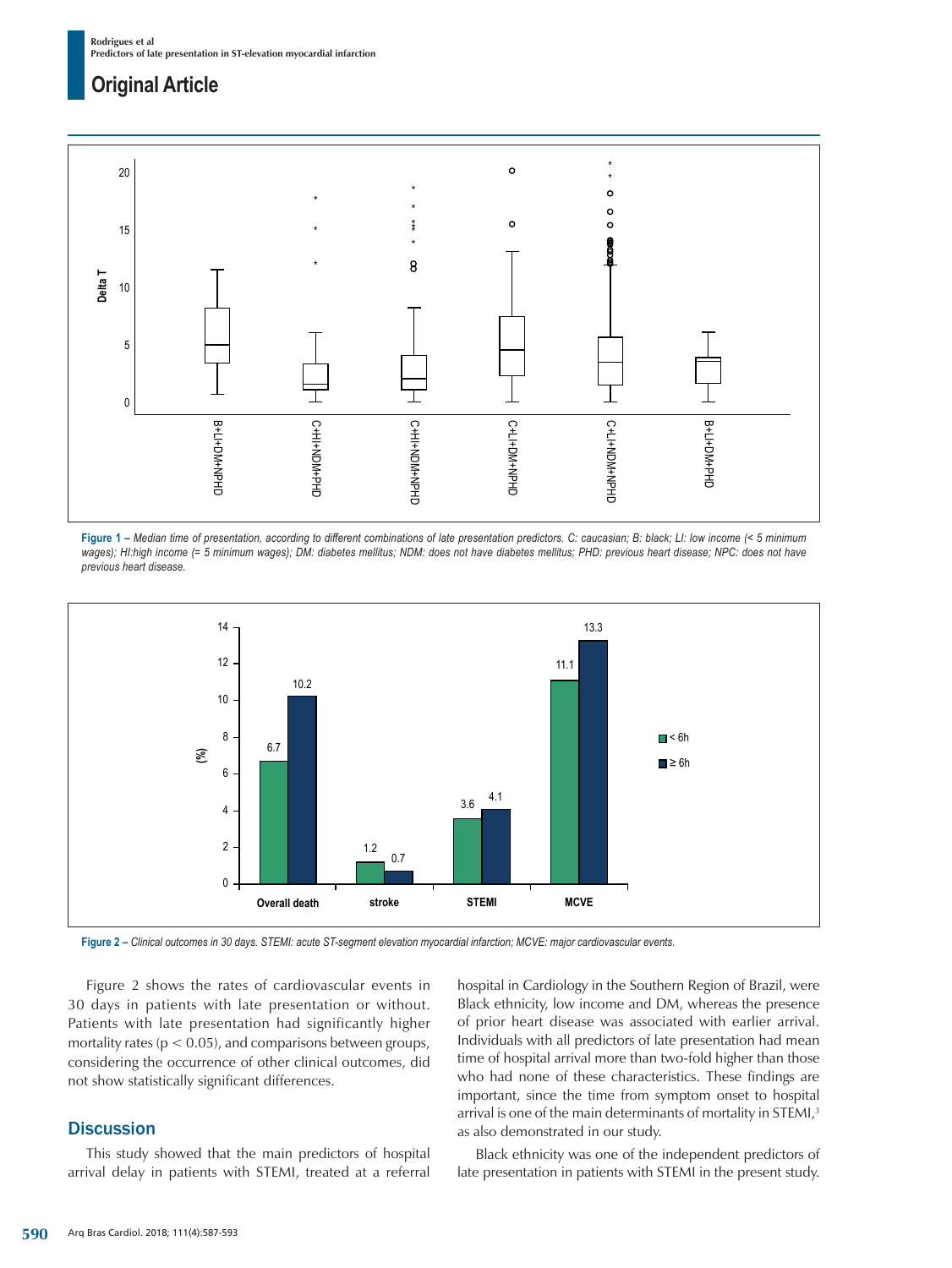This finding is compatible with data from the CRUSADE (Can Rapid Risk Stratification of Unstable Angina Patients Suppress Adverse Outcomes with Early Implementation) registry, which showed that Caucasians arrive earlier than Blacks while studying a population of more than 100,000 patients ( Odds Ratio – OR -2.2; 95% Confidence Interval: 95%CI -4.2 - -0.3;  $p = 0.03$ .<sup>14</sup> On the other hand, a large study involving more than 43,000 consecutive patients with STEMI from the ACTION-GWTG database showed that there is no significant difference regarding time of arrival between Black and Caucasian patients.15 Racial differences could be explained by genetic or socioenvironmental characteristics, and we are unaware of studies that have showed differences in pain threshold according to ethnicity. On the other hand, individuals of Black ethnicity in Brazil show unfavorable socioeconomic and cultural status when compared to those of White ethnicity, which could explain our findings.

From this perspective, low-wage income was also identified as an independent predictor of late presentation in our study. Nguyen et al.<sup>8</sup> performed a systematic review that also showed that patients with low socioeconomic status seek medical attention later.8 Low income may be associated with the patient's recognition of their symptoms and pathology, inferring that people with better level of schooling seek emergency services earlier.<sup>8</sup> On the other hand, Qian et al.<sup>1</sup> analyzed 100 patients with STEMI in China, with no association of low wage income with late presentation.<sup>1</sup>

In our study, the diagnosis of DM was also an independent predictor of late presentation, which is compatible with the evidence available in the literature.<sup>16-21</sup> Patients with DM more frequently have silent ischemia, which may be explained by the presence of diabetic neuropathy and a higher pain threshold.

Previous heart disease was considered a protective factor for late presentation, and the association between this characteristic and the time of presentation varied according to the studies. Kuno et al.<sup>22</sup> demonstrated that patients who had been previously submitted to a percutaneous coronary intervention procedure had a shorter time of presentation.22 In a cross-sectional study that included 335 patients and considered late presentation arriving at the hospital within 12 hours of pain onset, previous STEMI and revascularization did not show a statistically significant association with time of presentation.<sup>23</sup> Our study did not include analyses of the associated mechanisms between the presence of predictors and the occurrence of late presentation, but it could be speculated that patients who had previous cardiac events or were submitted to myocardial revascularization procedures would be more familiarized and conscious about the disease and the need to seek medical attention quickly.

Women showed significantly longer time until hospital arrival than men, but female gender did not remain an independent predictor of late presentation in the multivariate analysis. The association between female gender and hospital arrival delay after chest pain onset has also been reported in other studies, and it has been found that women more often have atypical symptoms than men.<sup>24-26</sup>

### **Limitations**

In this study, we did not have available information regarding the distance between the patients and the hospital when they had the chest pain onset, a fact that may have an influence on hospital arrival delay. However, most of the patients who come spontaneously to our institution are city residents. Because it is located downtown, travel time does not exceed 30 minutes in most cases. It is important to emphasize that patients transferred from other hospitals and health institutions were excluded from our study, since the objective was to analyze the factors that influence spontaneous delay in search for medical care of patients with infarction, and not to analyze factors that have an impact on medical transfer time.

We considered analyzing the association between the distance from the patients' home to our institution, but many patients were not at home at the time of pain onset, but at work or another location, and therefore this analysis was not included in the present report.

We did not have available ventricular function information from all patients, because left ventriculography is not routinely performed during catheterization and primary percutaneous coronary intervention (pPCI) to minimize contrast volume. However, the percentage of patients with previous CHF who presented with Killip III/IV class at the time of STEMI was similar, suggesting that left ventricular function in both groups was not significantly different. This was a single-center study in a large tertiary cardiology hospital, and the results shown herein may not be valid for populations that are significantly different from ours.

### **Conclusions**

The independent predictors for late presentation to the hospital in patients with acute ST-segment elevation myocardial infarction were Black ethnicity, low-income and DM, whereas a history of previous heart disease was a protective factor. Approximately one-fourth of the patients in this sample were late arriving at the hospital, and their mortality rate was significantly higher than those who arrived early. Patients who had all of the characteristics associated with late presentation showed a two-fold delay related to hospital arrival when compared to those without these characteristics, which illustrates the potential opportunity to decrease the mean time of arrival if public health interventions focused on these high-risk subgroups are carried out.

### Author contributions

Conception and design of the research: Rodrigues JA, Quadros AS; Acquisition of data: Melleu K; Analysis and interpretation of the data: Rodrigues JA, Schmidt MM, Quadros AS; Statistical analysis: Rodrigues JA, Schmidt MM; Writing of the manuscript: Rodrigues JA; Critical revision of the manuscript for intellectual content: Gottschall CAM, Moraes MAP, Quadros AS.

#### **Potential Conflict of Interest**

No potential conflict of interest relevant to this article was reported.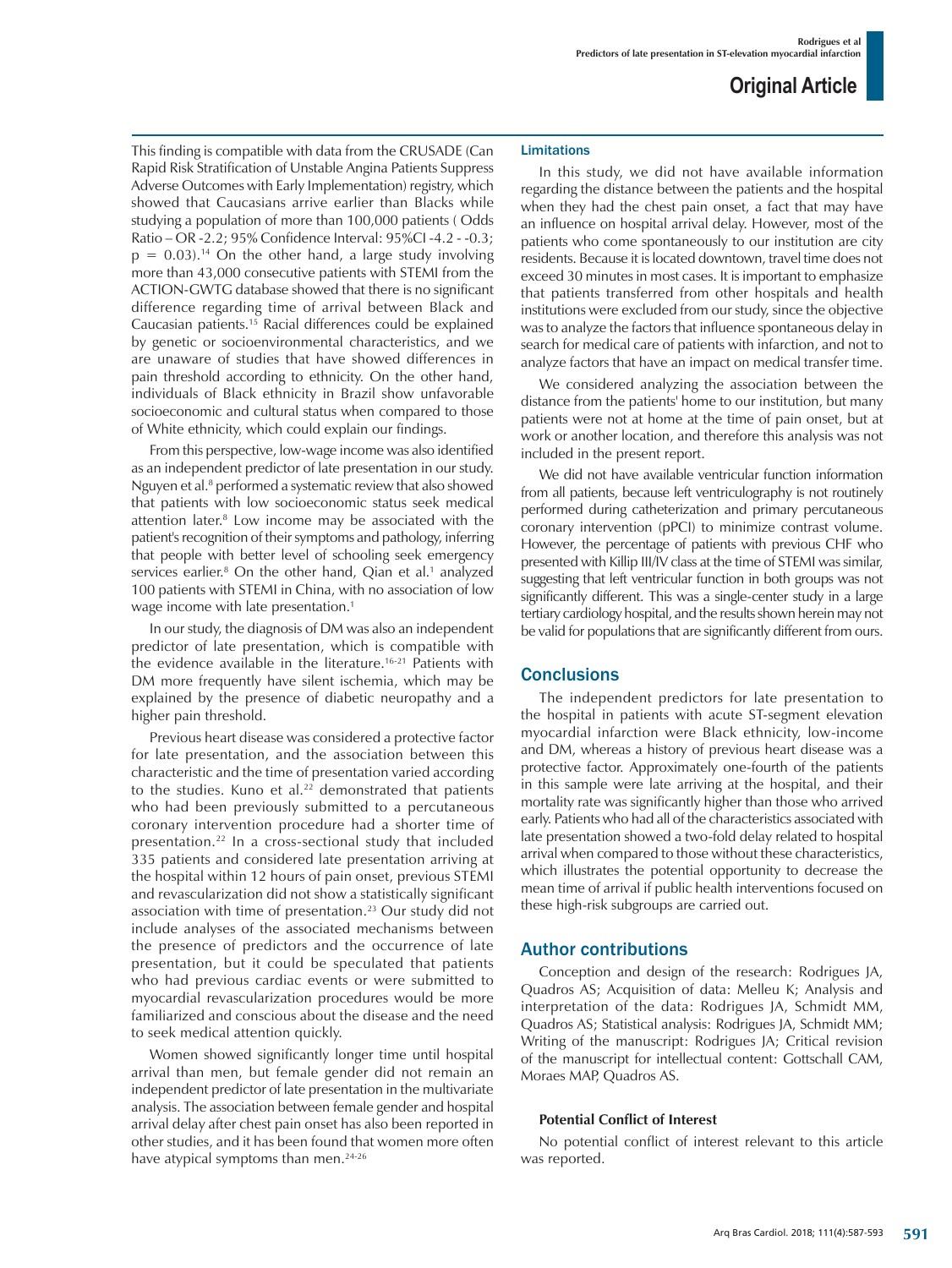### **Sources of Funding**

This study was partially funded by FAPERGS.

### **Study Association**

This study is not associated with any thesis or dissertation work.

## **References**

- 1. Qian L, Ji KT, Nan JL, Lu Q, Zhu YJ, Wang LP, et al. Factors associated with decision time for patients with ST-segment elevation acute myocardial infarction. J Zhejiang Univ Sci B. 2013;14(8):754-8.
- 2. Piegas LS, Feitosa G, Mattos LA, Nicolau Jc, Rossi Neto JM, Timerman A, et al.;Sociedade Brasileira de Cardiologia. IV Diretrizes da SBC sobre tratamento do infarto agudo do miocárdio com supradesnível do segmento ST. Arq Bras Cardiol. 2009;93(6 supl 2):e179-e264.
- 3. Timerman S, Marques FB, Pispico A, Ramires JAF. Tratamento pré hospitalar da siíndrome isquêmica aguda com supradesnivelamento de segmento ST:Já temos suficiente evidência para implantar a rotina? Rev Soc Cardiol Estado de São Paulo. 2004;14(6):868-96.
- 4. Spiers CM. Detecting failed thrombolysis in the accident and emergency department. Accid Emerg Nurs. 2003;11(4):221-5.
- 5. De Von HA, Hogan N, Ochs AL, Shapiro M. Time to treatment for acute coronary syndromes: the cost of indecision. J Cardiovasc Nurs. 2010;25(2):106-14.
- 6. Goldberg RJ, Steg PG, Sadiq I, Granger CB, Jackson EA, Budaj A, et al. Extent of, and factors associated with, delay to hospital presentation in patients with acute coronary disease (the GRACE registry). Am J Cardiol. 2002;89(7):791-6.
- Isaksson RM, Holmgren L, Lundblad D, Brulin C, Eliasson M. Time trends in symptoms and prehospital delay time in women vs. men with myocardial infarction over a 15-year period. The Northern Sweden MONICA Study. Eur J Cardiovasc Nurs. 2008;7(2):152-8.
- 8. Nguyen HL, Saczynski JS, Gore JM, Goldberg RJ. Age and sex differences in duration of prehospital delay in patients with acute myocardial infarction: a systematic review. Circ Cardiovasc Qual Outcomes. 2010;3(1):82-92.
- von Eisenhart Rothe AF, Albarqouni L, Gärtner C, Walz L, Smenes K, Ladwig KH. Sex specific impact of prodromal chest pain on pre-hospital delay time during an acute myocardial infarction: Findings from the multicenter MEDEA Study with 619 STEMI patients. Int J Cardiol. 2015 Dec 155;201:581-6.
- 10. Muller LA, Rabelo ER, Moraes MA, Azzolin K. Delay factors on the administration of thrombolytic therapy in patients diagnosed with acute myocardial infarction in a general hospital. Rev Lat Am Enfermagem. 2008;16(1):52-6.
- 11. Thygesen K, Alpert JS, Jaffe AS, Simoons ML, Chaitman BR, White HD, et al. Third universal definition of myocardial infarction. Circulation. 2012;126(16):2020-35.
- 12. Levine GN, Bates ER, Blankenship JC, Bailey SR, Bittl JA, Cercek B, et al. 2011 ACCF/AHA/SCAI Guideline for Percutaneous Coronary Intervention: executive summary: a report of the American College of Cardiology Foundation/American Heart Association Task Force on Practice Guidelines and the Society for Cardiovascular Angiography and Interventions. Circulation. 2011;124(23):2574-609.
- 13. Ribeiro S, Gaspar A, Rocha S, Nabais S, Azevedo P, Salgado A, et al. Predictors of pre-hospital delay in patients with ST-segment elevation myocardial infarction. Rev Port Cardiol. 2010;29(10):1521-32.

### **Ethics approval and consent to participate**

This study was approved by the Ethics Committee of the Instituto de Cardiologia do Rio Grande do Sul under the protocol number 466/12. All the procedures in this study were in accordance with the 1975 Helsinki Declaration, updated in 2013. Informed consent was obtained from all participants included in the study.

- 14. Perkins-Porras L, Whitehead DL, Strike PC, Steptoe A. Pre-hospital delay in patients with acute coronary syndrome: factors associated with patient decision time and home-to-hospital delay. Eur J Cardiovasc Nurs. 2009;8(1):26-33.
- 15. Dasari TW, Roe MT, Chen AY, Peterson ED, Giugliano RP, Fonarow GC, et al. Impact of time of presentation on process performance and outcomes in ST-segmentelevation myocardial infarction: a report from the American Heart Association: Mission Lifeline program. Circ Cardiovasc Qual Outcomes. 2014;7(5):656-63.
- 16. Jäger B, Farhan S, Rohla M, Christ G, Podczeck-Schweighofer A, Schreiber W, et al. Clinical predictors of patient related delay in the VIENNA ST-elevation myocardial infarction network and impact on long-term mortality. Eur Heart J Acute Cardiovasc Care. 2017;6(3):254-61.
- 17. Sullivan AL, Beshansky JR, Ruthazer R, Murman DH, Mader TJ, Selker HP. Factors associated with longer time to treatment for patients with suspected acute coronary syndromes: a cohort study. Circ Cardiovasc Qual Outcomes. 2014;7(1):86-94.
- 18. Kahn MB, Cubbon RM, Mercer B, Wheatcroft AC, Gherardi G, Aziz A, et al. Association of diabetes with increased all-cause mortality following primary percutaneous coronary intervention for ST-segment elevation myocardial infarction in the contemporary era. Diab Vasc Dis Res. 2012;9(1):3-9.
- 19. Banks AD, Dracup K. Factors associated with prolonged prehospital delay of African Americans with acute myocardial infarction. Am J Crit Care. 2006;15(2):149-57.
- 20. Cooke CR, Nallamothu B, Kahn JM, Birkmeyer JD, Iwashyna TJ. Race and timeliness of transfer for revascularization in patients with acute myocardial infarction. Med Care. 2011;49(7):662-7.
- 21. Saberi F, Adib-Hajbaghery M, Zohrehea J. Predictors of prehospital delay in patients with acute myocardial infarction in kashan city. Nurs Midwifery Stud. 2014 Dec ;3(4):e24238.
- 22. Kuno T, Kohsaka S, Numasawa Y, Ueda I, Suzuki M, Nakamura I, et al. Location of the culprit coronary lesion and its association with delay in door-to-balloon time (from a multicenter registry of primary percutaneous coronary intervention). Am J Cardiol. 2015;115(5):581-6.
- 23. McDermott K, Maynard C, Trivedi R, Lowy E, Fihn S. Factors associated with presenting >12 hours after symptom onset of acute myocardial infarction among Veteran men. BMC Cardiovasc Disord. 2012 Sep 28;12:82.
- 24. Pelletier R, Humphries KH, Shimony A, Bacon SL, Lavoie KL, Rabi D, et al. Sex-related differences in access to care among patients with premature acute coronary syndrome. CMAJ. 2014;186(7):497-504.
- 25. Tomey MI, Mehran R, Brener SJ, Maehara A, Witzenbichler B, Dizon JM, et al. Sex, adverse cardiac events, and infarct size in anterior myocardial infarction: an analysis of intracoronary abciximab and aspiration thrombectomy in patients with large anterior myocardial infarction (INFUSE-AMI). Am Heart J. 2015;169(1):86-93.
- 26. D'Onofrio G, Safdar B, Lichtman JH, Strait KM, Dreyer RP, Geda M, et al. Sex differences in reperfusion in young patients with ST-segment-elevation myocardial infarction: results from the VIRGO study. Circulation. 2015;131(15):1324-32.